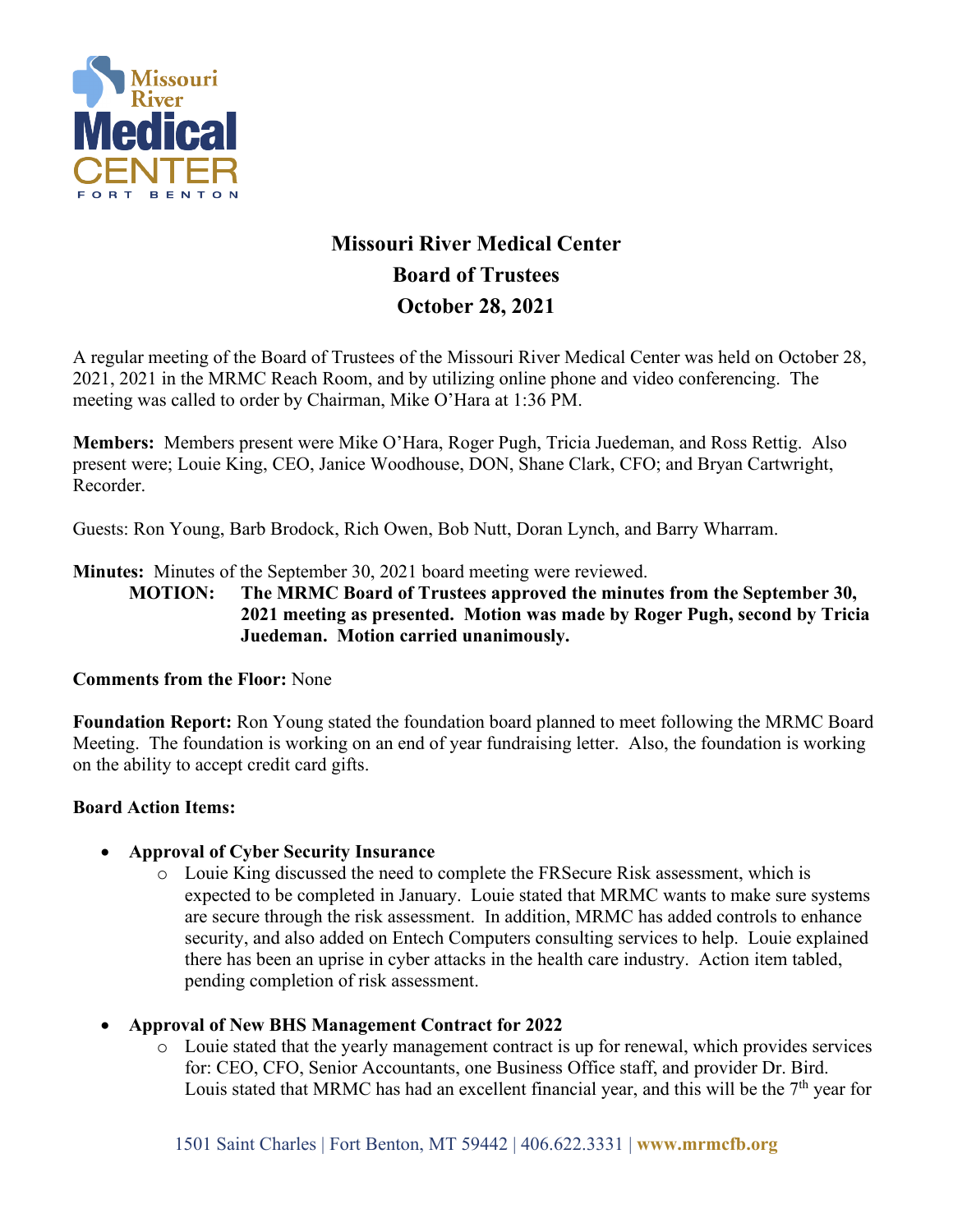

the BHS Management Contract. The contract has a 3% increase this year. Louie King stated that there are some significant savings in the BHS management contract compared to the cost of hiring a full time CEO and CFO. Louie King and Shane Clark respectively left the meeting, while the MRMC Board and management discussed renewing the BHS Management Contract. The Board also discussed the benefit of having Harry Bolds involvement with MRMC as a consultant and the valued expertise Harry brought to the team. Harry Bold has 30 years of experience in administration at Big Sandy Medical Center. Louie King continued to discuss the recent positive new hires in Laundry and Housekeeping and the valued services those departments provide to the care at MRMC.

### **MOTION: The MRMC Board of Trustees moved to approve the New BHS Management Contract for 2022, motion was made by Roger Pugh, second by Tricia Juedeman.** Mike O'Hara asked for any more discussion. There was none. **Motion carried unanimously.**

#### • **Nursing Services – DON/COO Report**

Janice stated that the county has seen an up swing in Covid cases. MRMC has good inventory levels for Personal Protective Equipment. Janice explained the continued advertisement for a Central Supply position, but the opportunity to hire within. Janice discussed the shortage of C.N.A's, and the positivity of the school classes, which hope to help with staffing during the upcoming holidays. A managers meeting was held today, and staff evaluations will be completed in the near future. A dress code policy was distributed during the managers meeting.

#### • **Financial Services Report**

o Shane Clark presented the September 30th, 2021, Financial Statements. It was a very good month total operating revenue after the tax subsidy was at \$46,000. There were two major items factoring to the total net income of \$112,000. That was contractual allowances were at negative \$20,000. This was because of a swing bed account that was wrote off, but then ended up collecting \$40,000. Also recognize the SHIP grant, which was Covid related contributing \$65,000. Inpatient, Acute and Swing no revenues for the month. Outpatient was up 20% compared to budget, Long Term Care was up 36% compared to budget. There were 720 Long Term Care days for the month. Louie discussed the current full room capacity, with the current long term care census at the facility, and the need for two to three swing bed rooms in the future. Along with Outpatients there were high CT volumes at 26 tied with the 13-month high. Emergency room visits were high at 70 visits, and there were 361 Clinic visits. Shane stated on expense, professional fees were over budget due to contract nursing, some mammography and rehab services. Supplies were over budget due to food over \$5,000. Repairs and maintenance for the second removing of the trees. Other expenses over \$6,000 for different types of Covid expenses and advertising. The cost report